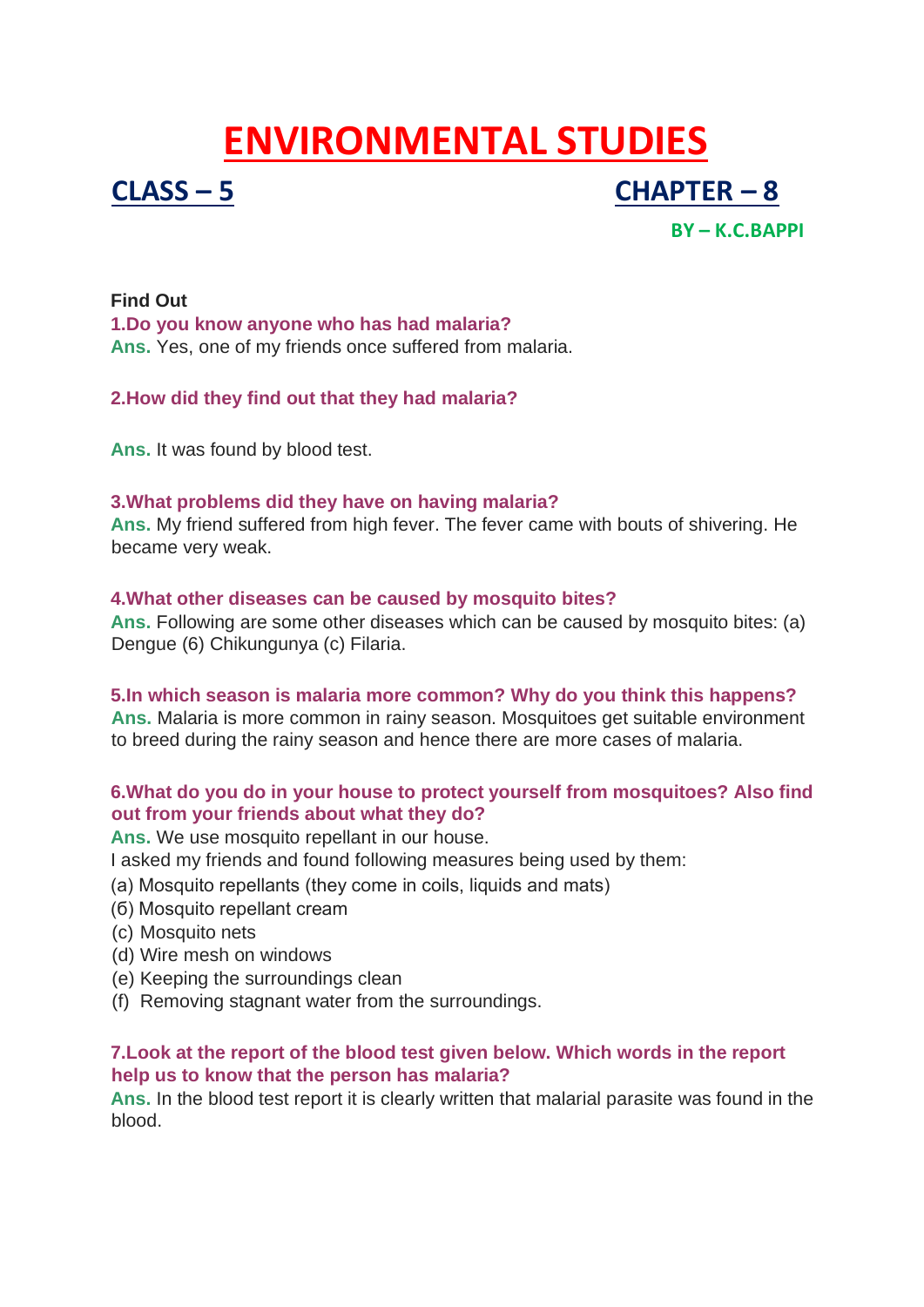## **Tell**

**1.Look at Aarti's blood report and find out the minimum required haemoglobin.** Ans. The minimum haemoglobin level required in the blood is 12 am/dl.

**2.How much did Aarti's haemoglobin go up and how long did it take for that? Ans.** Aarti's haemoglobin increased by 2.5 gm/dl, i.e. by around 30%. It took about three months.

# **3.What does the newspaper report say about the problems caused by anaemia?**

**Ans.** The newspaper report says that anaemia affects both physical and mental health of children. Due to anaemia, children do not grow properly and their energy levels are down. This affects their study as well.

# **4.Have you or anyone in your family ever needed to get a blood test? When and why?**

**Ans.** Yes, my mother had to go for a blood test about six months back. She was suffering from fever.

# **5.What was found out by the blood test?**

**Ans.** The blood report said that my mother was suffering from malaria.

# **6.Have you had a health check up in your school? What did the doctor tell you?**

**Ans.** Yes, there was a health check up camp in my school, about three months ago. The doctor said that I was fit and healthy.

# **Find Out**

#### **1.Ask a doctor or elders about the food items which contain iron.**

**Ans.** I asked my father and he told that green leafy vegetables like spinach, lettuce and cabbage contain iron.

# **Find Out and Tell**

**1.Have you seen any poster like this put up anywhere? Ans.** Yes, I have seen such posters near my school.

#### **2.Who do you think puts up such posters, or gives ads in the newspaper? Ans.** I think the government does so.

# **3.What are some of the important points given in the poster?**

**Ans.** The important points in the poster are as follows:

- (a) Beware of mosquitoes as they cause serious diseases like malaria, dengue and chikungunya.
- (b) Don't allow water to stagnate around you.
- (c) Clean your surroundings to rule out breeding grounds for mosquitoes.
- (d) Fish can be put in ponds to remove mosquito larvae.
- (e) Mosquito net should be used to prevent against mosquito bites.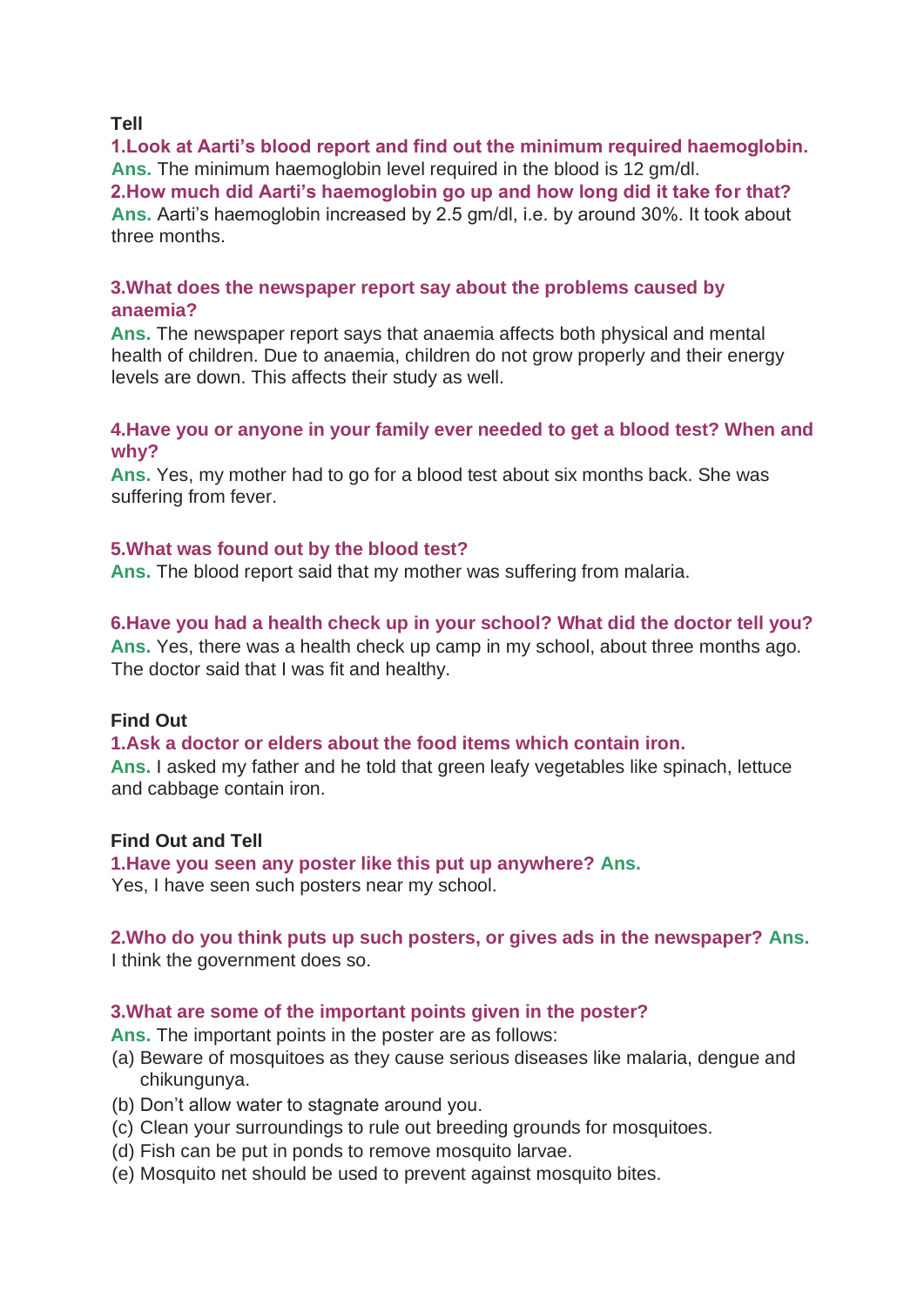(f) Kerosene oil should be sprayed on water to prevent mosquito eggs to grow.

#### **4.Why do you think pictures of a tank, cooler and pits are shown in the poster?**

**Ans.** These are the places where water can stagnate and could allow mosquitoes a breeding ground.

# **Think**

**1.Why do you think it talks about putting fish in the tank? What do you think the fish eat?**

**Ans.** It talks so because the fish eats larvae of mosquito.

#### **2.What will happen when oil is spread on the water?**

**Ans.** The thin film of oil on water prevents oxygen supply to eggs and larvae of mosquitoes and thus they are killed.

# **Find Out**

#### **1.Which diseases are spread by flies and how?**

**Ans.** Following diseases are spread by flies; dysentery, cholera, typhoid, anthrax, etc. When a fly sits on contaminated material, harmful germs stick to its legs. When the same fly sits on food, the germs get transferred to the food. Thus, a fly spreads various diseases.

#### **Mosquito Check**

**1.Divide your class into two or three groups. Each group will go around to check one area in school or around it. It must carefully note if water has collected anywhere, and mark (right) where it finds stagnant water.**



**Ans.** Pot Yes Tank Yes Any open space in school ground No Gutter Yes Any other place Yes; near drains

#### **2.Since how many days has water collected there? Ans.**

The water has collected there since a week.

#### **3.Has it caused any problem in the area?**

**Ans.** Yes, there are many problems in the area. The area looks quite dirty. Mosquitoes and flies keep swarming around the area.

#### **4.Who is responsible for keeping these places clean?**

**Ans.** Within the school, the school authorities are responsible for the cleanliness and outside the school municipal authority is responsible.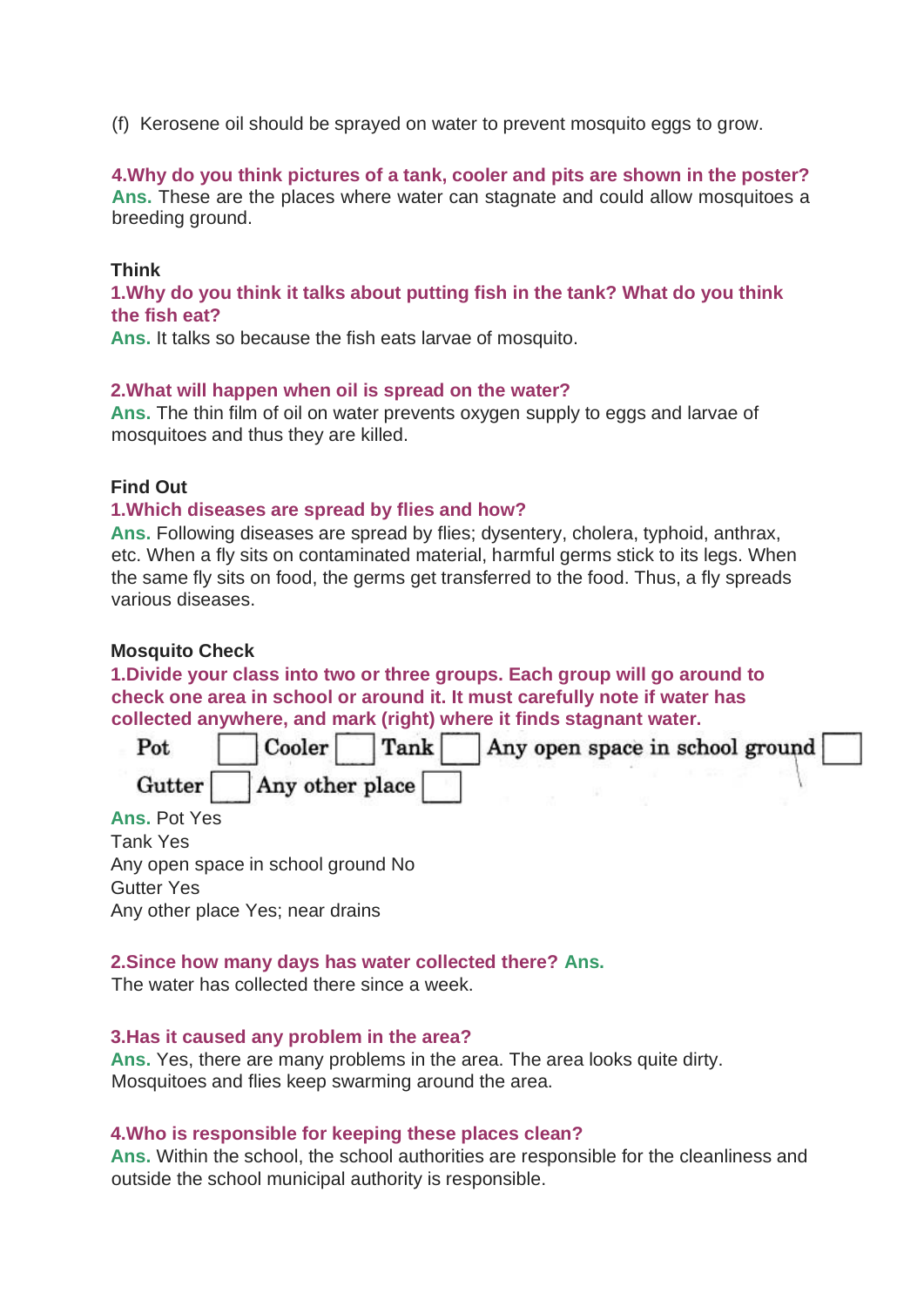#### **5.Who is supposed to get the gutters and drains repaired?**

**Ans.**The municipality is supposed to get the gutters and drains repaired.

#### **6.Can any larvae be seen in the collected water?**

**Ans.** Yes, we could see many larvae in the collected water.

#### **1.Find out who is responsible for keeping the area around your school clean. Write a letter from your class, reporting your findings and suggestions. Find out to whom the letter should be written and to which office it should be sent.**

**Ans.** The municipality of my town is responsible for keeping the area around my school clean. The letter should be written to the ward councillor of the ward in which my school comes. The letter should be sent to the municipality office.

LETTER TO THE WARD COUNCILLOR. To, The Ward Councillor

Ward Number 02, Vidyapuri

Subject: Request for maintenance of cleanliness around RSM PUBLIC SCHOOL

Respected Sir,

This is to request you to maintain the cleanliness in ward number 02. We have made a survey around our school and found lack of cleanliness. We found stagnant water at several places which are perfect breeding grounds for mosquitoes. These ditches have the potential for spreading serious diseases.

You are requested to look into the matter and do the needful. For this we shall ever be grateful to you.

Thanking You

Yours Sincerely

SStudents of Class V RSM PUBLIC SCHOOL SUPAUL

#### **Tell**

**Is there a pond or river around your house or school? Go and look around and observe these things:**

**1. Can you see algae in or around the water? Ans.** Yes, I can see algae in or around the water.

#### **2.Where else have you seen algae?**

**Ans.** I have seen algae near hand pumps and on damp walls.

**3.Are there plants growing on the side or in water? Find out their names. Draw some of these in your notebook.**